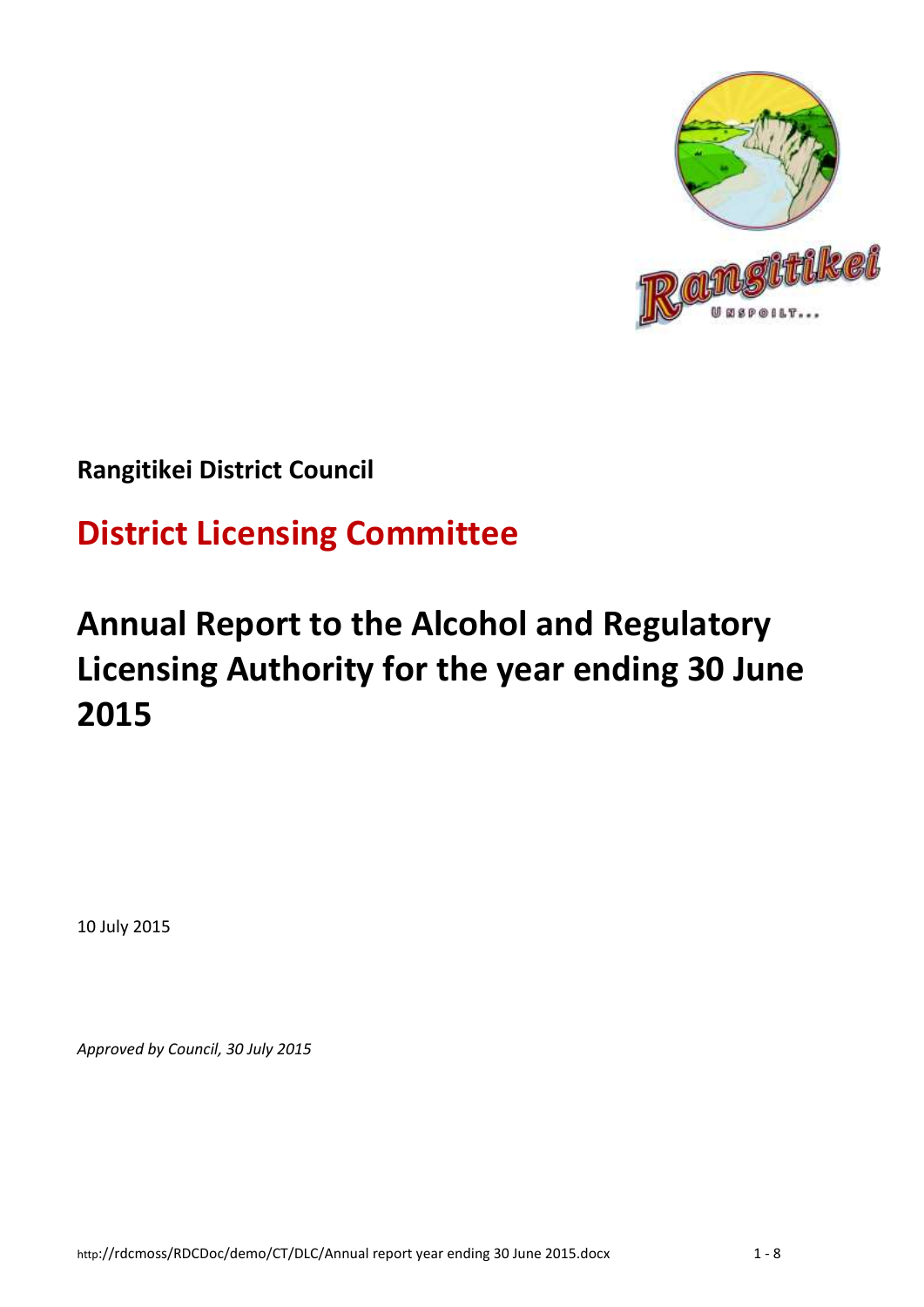Section 199 of the Sale and Supply of Alcohol Act 2012 requires an annual report to be submitted from the District Licensing Committee to the Alcohol Regulatory and Licensing Authority

#### **The Committee comprises**:

| Commissioner: | Chalky Leary                                  |
|---------------|-----------------------------------------------|
| Deputy Chair  | Andy Watson, Mayor of the Rangitikei District |
| Members:      | Steve Fouhy                                   |
|               | <b>Stuart Hylton</b>                          |
|               | Judy Klue                                     |
|               | <b>Graeme Platt</b>                           |

#### **The Committee met twice during the year:**

| 27 August 2014  | <b>Temporary Authority</b><br>Shoebridge Supermarket | <b>Approved</b> |
|-----------------|------------------------------------------------------|-----------------|
| 2 February 2015 | New Off Licence<br>Taylors (1998) Limited            | Approved        |

#### **The Committee is supported as follows:**

| Secretary       | Ross McNeil, Chief Executive           |
|-----------------|----------------------------------------|
| Chief Inspector | Steve Costelloe (until 9 October 2014) |
|                 | Johan Cullis (from 16 November 2014)   |
| Inspector       | Vicki Hodds                            |
| Administrator   | Rochelle Baird                         |

#### **Staff training**

No further staff training on the Act's requirements was undertaken during the year.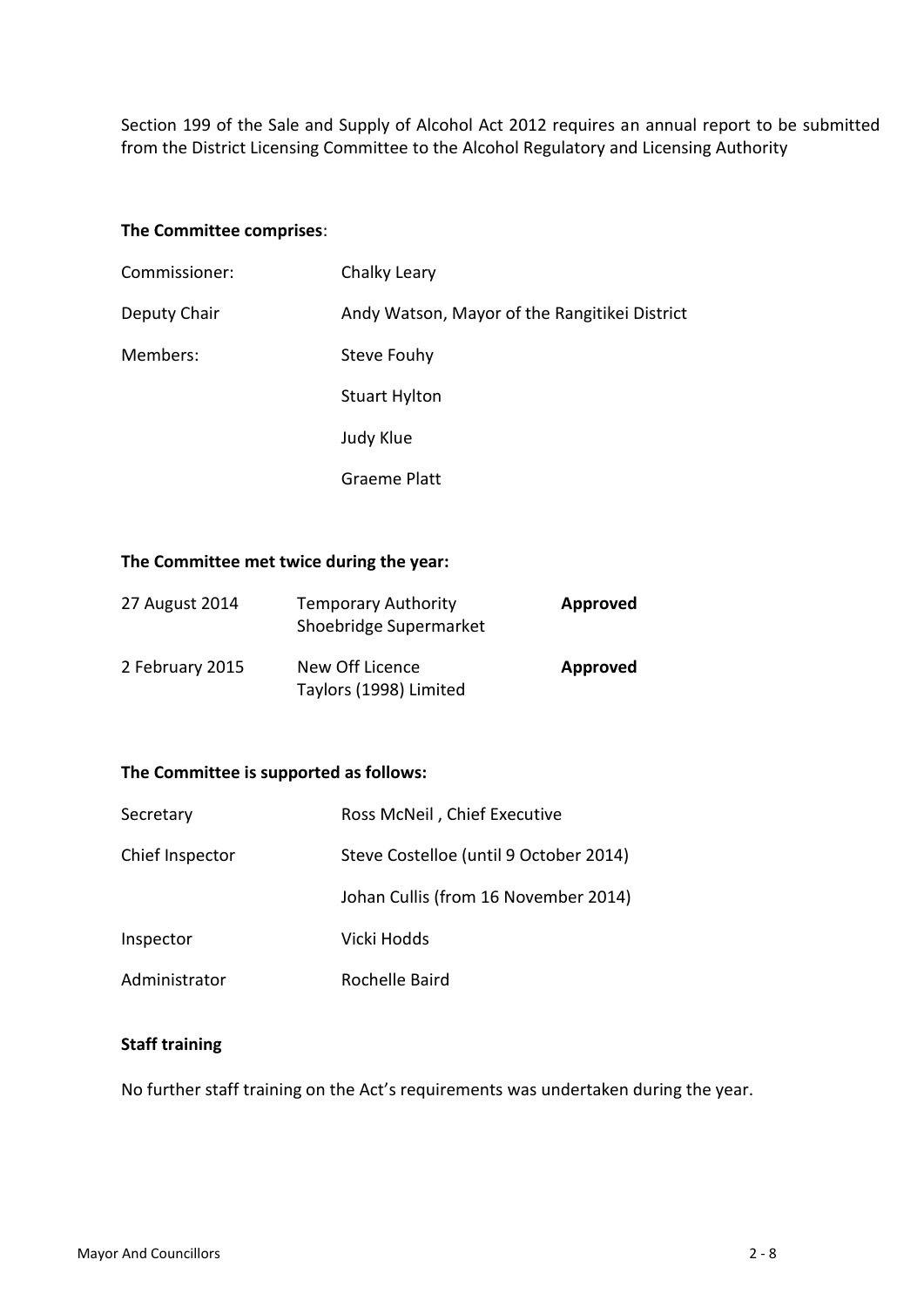#### **DLC Initiatives**

No new initiatives have been adopted or trialled by the Committee

#### **Local Alcohol Policy**

The Rangitikei District Council has not adopted such a policy. Accordingly the default provisions of the Sale and Supply of Alcohol Act 2012 apply

#### **Current legislation**

The Committee has no comment on the requirements of the Act.

#### **Statistical information**

The following pages outline the applications received during the year and the current listing of licensed premises

The report also lists the District's current licensed premises.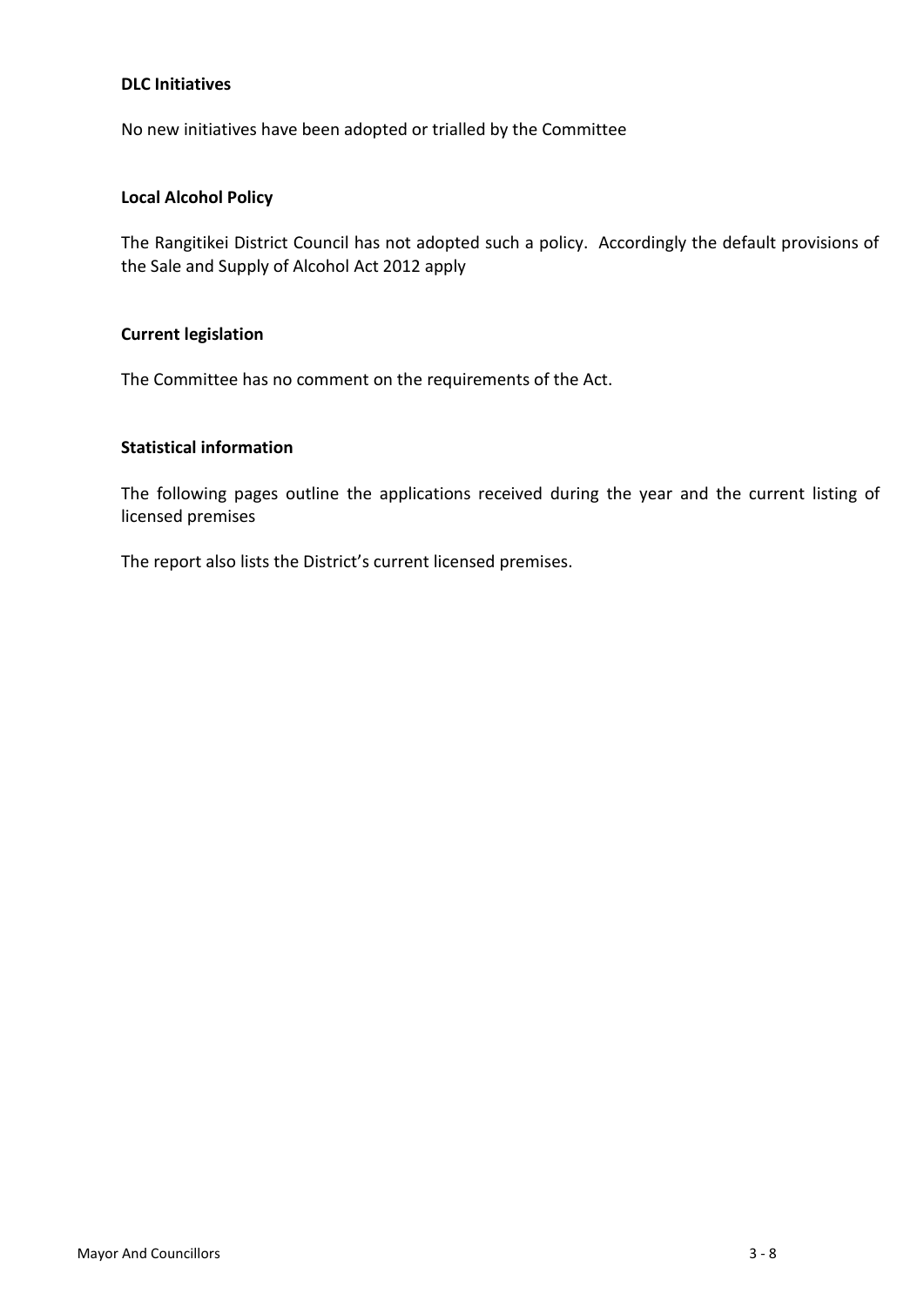## **Licence Application 1 July 2014 – 30 June 2015**

| <b>Application Type</b> | Number                   | Number                 | Number             | Number          | Number                |
|-------------------------|--------------------------|------------------------|--------------------|-----------------|-----------------------|
|                         | Received<br>in           | Received<br>in         | Received in Fee    | Received in Fee | Received in Fee       |
|                         | Fee Category<br>Very Low | Category<br>Fee<br>Low | Category<br>Medium | Category High   | Category Very<br>High |
|                         |                          |                        |                    |                 |                       |
| On Licence New          |                          |                        | $\overline{2}$     |                 |                       |
|                         |                          |                        |                    |                 |                       |
| On Licence              | $\mathbf{1}$             | $\mathbf{3}$           |                    | $\overline{2}$  |                       |
| Renew                   |                          |                        |                    |                 |                       |
|                         |                          |                        |                    |                 |                       |
| On Licence              |                          |                        |                    |                 |                       |
| Variation               |                          |                        |                    |                 |                       |
|                         |                          |                        |                    |                 |                       |
| Off Licence New         |                          |                        | 3                  |                 |                       |
|                         |                          |                        |                    |                 |                       |
| Off licence Renew       |                          |                        | 5                  |                 |                       |
|                         |                          |                        |                    |                 |                       |
| Off Licence             |                          |                        |                    |                 |                       |
| Variation               |                          |                        |                    |                 |                       |
|                         |                          |                        |                    |                 |                       |
| Club Licence New        |                          |                        |                    |                 |                       |
|                         |                          |                        |                    |                 |                       |
| Club Licence<br>Renew   | 7                        | 3                      |                    |                 |                       |
|                         |                          |                        |                    |                 |                       |
| Club Licence            |                          |                        |                    |                 |                       |
| Variation               |                          |                        |                    |                 |                       |
|                         |                          |                        |                    |                 |                       |
| <b>Total Number</b>     | 8                        | $\boldsymbol{6}$       | 10                 | $\mathbf{2}$    |                       |
|                         |                          |                        |                    |                 |                       |
| <b>ARLA Fee</b>         | 17.25                    | 34.50                  | 51.75              | 86.25           |                       |
|                         |                          |                        |                    |                 |                       |
| Total Fee paid to       | \$138.00                 | \$207.00               | \$517.50           | \$172.50        |                       |
| ARLA                    |                          |                        |                    |                 |                       |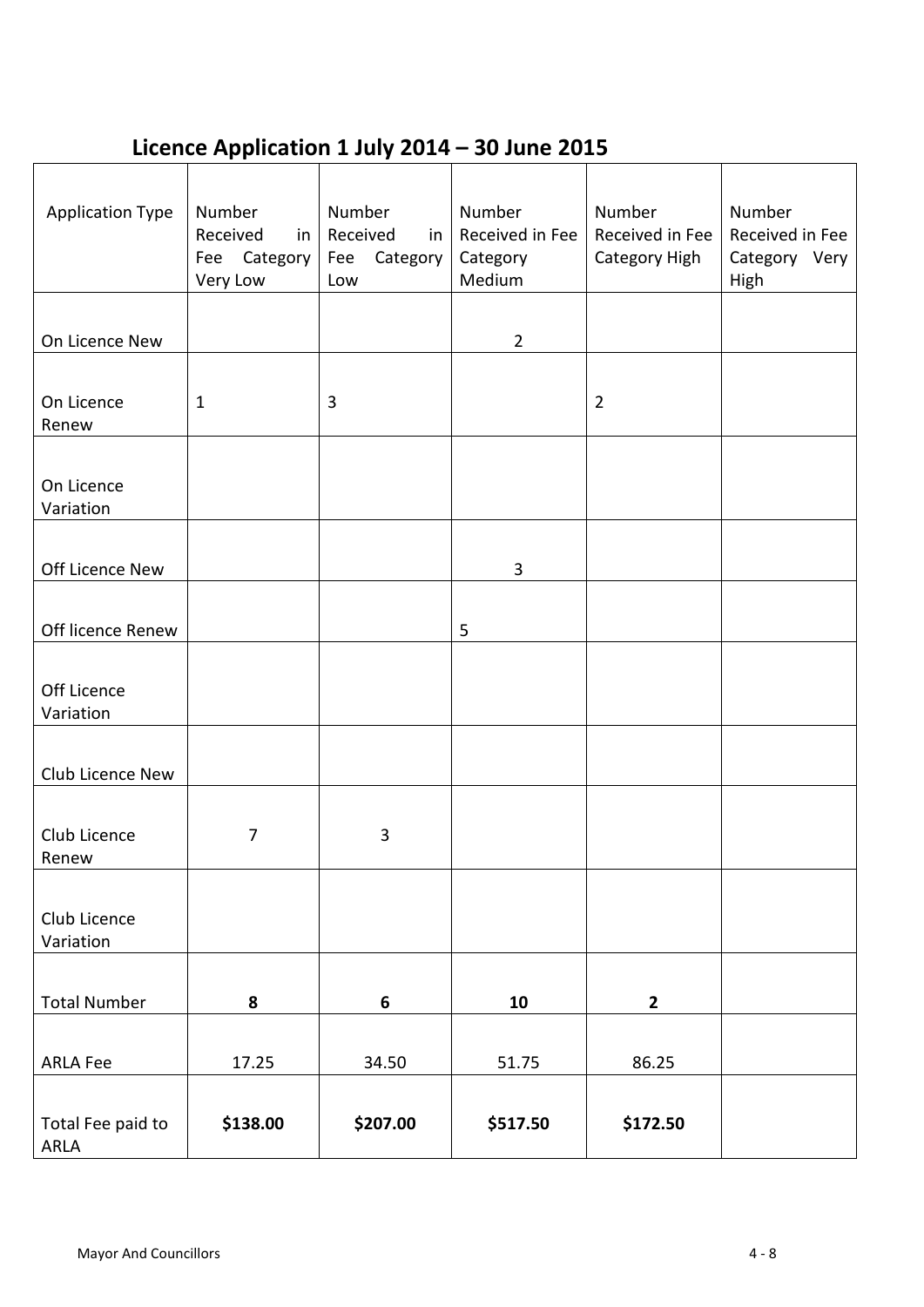### **Annual Fees for Existing licences received:**

| <b>Licence Type</b>                   | <b>Number</b><br>received<br>In fee category<br>very low | <b>Number</b><br>received in fee<br>category low | <b>Number</b><br>received in fee<br>category<br>medium | <b>Number</b><br>received in fee<br>category High | <b>Number</b><br>received in fee<br>category very<br>high |
|---------------------------------------|----------------------------------------------------------|--------------------------------------------------|--------------------------------------------------------|---------------------------------------------------|-----------------------------------------------------------|
| On-Licence                            | 1                                                        | 3                                                | $\overline{2}$                                         | $\mathbf{2}$                                      |                                                           |
| Off-Licence                           |                                                          |                                                  | 8                                                      |                                                   |                                                           |
| <b>Club Licence</b>                   | 8                                                        | 3                                                |                                                        |                                                   |                                                           |
| <b>Total Number</b>                   | 9                                                        | 6                                                | 10                                                     | $\mathbf{2}$                                      |                                                           |
| Total fee paid to<br>ARLA (GST Incl.) | \$155.25                                                 | \$207.00                                         | \$517.50                                               | \$172.50                                          |                                                           |

## **Managers Certificates Received**

|                                     | <b>Number Received</b> |
|-------------------------------------|------------------------|
|                                     |                        |
|                                     |                        |
|                                     |                        |
|                                     |                        |
|                                     |                        |
| <b>Managers Certificate New</b>     | 28                     |
| <b>Managers Certificate Renewal</b> | 41                     |
|                                     |                        |
| <b>TOTAL</b>                        | 69                     |
| <b>ARLA FEE</b>                     | 28.75                  |
| <b>Total fee paid to ARLA</b>       | \$1983.75              |

### **Specials Licences Received**

|                    | <b>Number</b> |
|--------------------|---------------|
|                    |               |
|                    |               |
| Class 1            | 47            |
| Class <sub>2</sub> | q             |
| Class 3            |               |
|                    |               |
| <b>Total</b>       | 57            |

**Temporary Authority applications**

**1 Shoebridge Supermarket Ltd**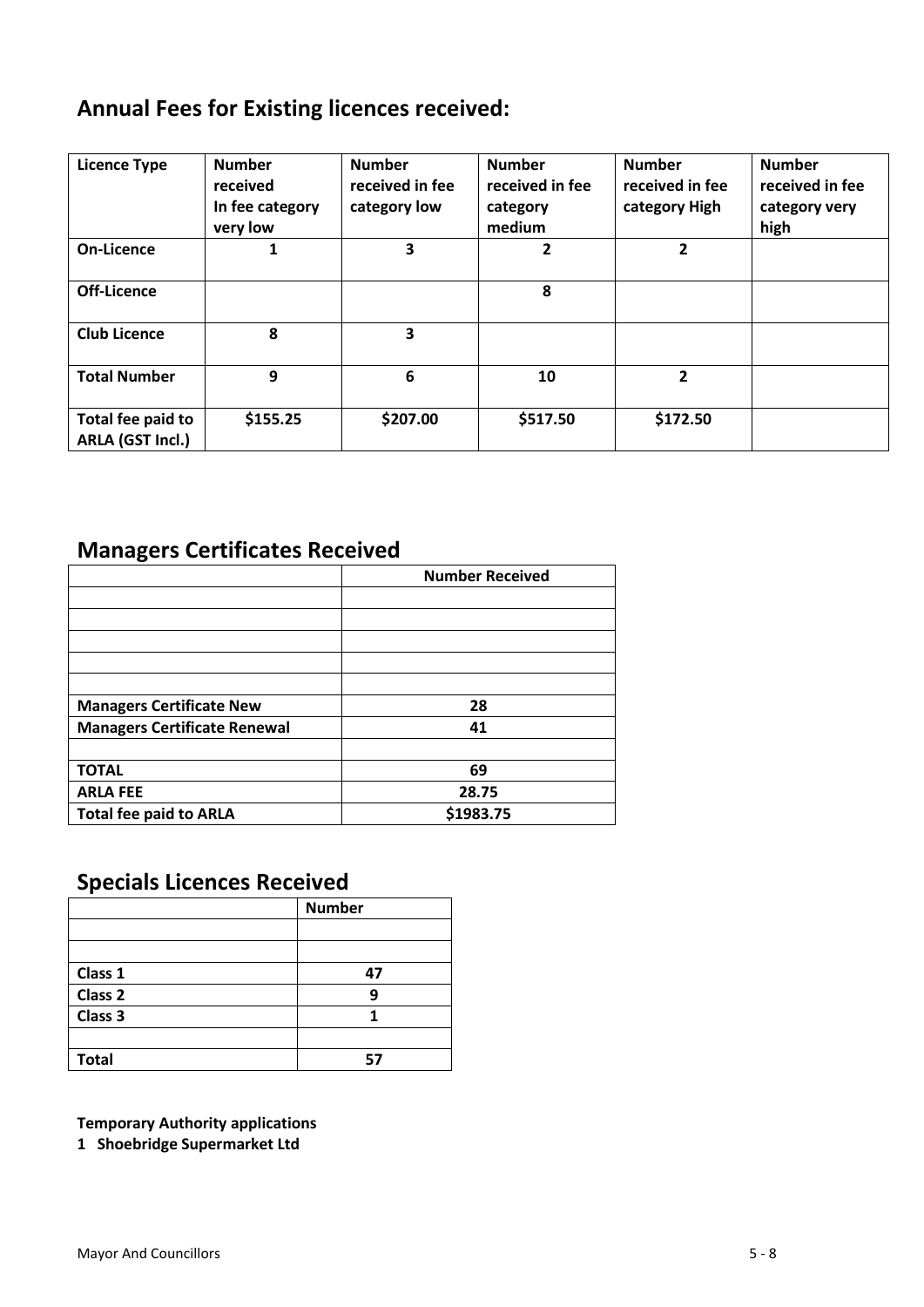| Licensee                        | <b>Type of Licence</b> | <b>Premises Name</b>                                | Add 2<br><b>Town</b>                 | <b>Postal Code</b> |
|---------------------------------|------------------------|-----------------------------------------------------|--------------------------------------|--------------------|
| Taihape Golf Club               | Club                   | Taihape Golf Club                                   | PO Box 85                            | Taihape            |
| Rangiwaea Social Club           | Club                   | Rangiwaea Social Club<br><b>Taihape Workingmens</b> | RD <sub>1</sub><br>C/- Titoko Point, | Taihape            |
| Taihape Workingmens Club        | Club                   | Club                                                | 34 Kuku Street                       | Taihape            |
| Utiku Old Boys Rugby Club       | Club                   | Utiku Old Boys Rugby Club<br>Taihape Squash Rackets | <b>PO Box 197</b>                    | Taihape            |
| Taihape Squash Rackets Club     | Club                   | Club                                                | PO Box 89                            | Taihape            |
| Hunterville Rugby Club          | Club                   | Hunterville Rugby Club                              | PO Box 13                            | Hunterville        |
| Hunterville Squash Club         | Club                   | Hunterville Squash Club                             | RD <sub>5</sub><br>C/- B Manunui     | Hunterville        |
| Rangatira Golf Club             | Club                   | Rangatira Golf Club                                 | PO Box 41                            | Hunterville        |
| Rangitikei Squash Club          | Club                   | Rangitikei Squash Club                              | PO Box 104                           | Marton             |
| <b>Marton Rugby Club</b>        | Club                   | <b>Marton Rugby Club</b>                            | <b>PO Box 134</b>                    | Marton             |
| <b>Marton Golf Club</b>         | Club                   | Marton Golf Club                                    | PO Box 76                            | Marton             |
| Hawkestone Golf Club            | Club                   | Hawkestone Golf Club                                | <b>PO Box 177</b>                    | Marton             |
| <b>Marton Bowling Club</b>      | Club                   | <b>Marton Bowling Club</b>                          | <b>PO Box 152</b>                    | Marton             |
| <b>Bulls RSA</b>                | Club                   | <b>Bulls RSA</b>                                    | 55 High Street                       | <b>Bulls</b>       |
| Rangitikei Golf Club            | Club                   | Rangitikei Golf Club                                | PO Box 21                            | <b>Bulls</b>       |
| <b>Bulls Rugby Club</b>         | Club                   | <b>Bulls Rugby Club</b>                             | PO Box 78<br>18 Criterion            | <b>Bulls</b>       |
| <b>Bulls Bowling Club</b>       | Club                   | <b>Bulls Bowling Club</b>                           | <b>Street</b>                        | <b>Bulls</b>       |
| Stephen Howl                    | <b>Liquor Store</b>    | Taihape Liquorland                                  | PO Box 22                            | Taihape            |
| Alex Wong Ltd                   | Grocery Off-licence    | Alex Wong Ltd                                       | <b>PO Box 298</b>                    | Taihape            |
| Rees Foods Ltd                  | Supermarket            | <b>Taihape New World</b>                            | 112-114 Hautapu Street               | Taihape            |
| Norman Theobald                 | Off lic in a tavern    | Gretna Hotel                                        | 117 Hautapu Street                   | Taihape            |
| Wildfern Group Ltd              | Off lic in a tavern    | Ohingaiti Hotel                                     | 2 Onslow Street West                 | Hunterville        |
| Lynette Watson                  | Off lic in a tavern    | Mangaweka Hotel                                     | PO Box 47                            | Mangaweka          |
| <b>SE Holdings Ltd</b>          | Off lic in a tavern    | <b>Station Hotel</b>                                | 22 High Street                       | Hunterville        |
| Taylors (1998) Ltd              | Grocery Off-licence    | Taylors (1998) Ltd                                  | PO Box 12<br>188 Broadway            | Hunterville        |
| Vijay Kumar                     | <b>Liquor Store</b>    | Wholesale Liquor                                    | <b>Street</b><br>158 Bridge          | Marton             |
| Vijay Kumar                     | <b>Liquor Store</b>    | Marton Wholesale Liquor                             | <b>Street</b>                        | <b>Bulls</b>       |
| <b>General Distributors Ltd</b> | Supermarket            | Countdown                                           | C/- Duncan Cotterill Barrister       | Auckland           |
| N & R Developments Ltd          | Supermarket            | New World                                           | 427 Wellington Road                  | Marton             |

http://rdcmoss/RDCDoc/demo/CT/DLC/Annual report year ending 30 June 2015.docx 1 - 8